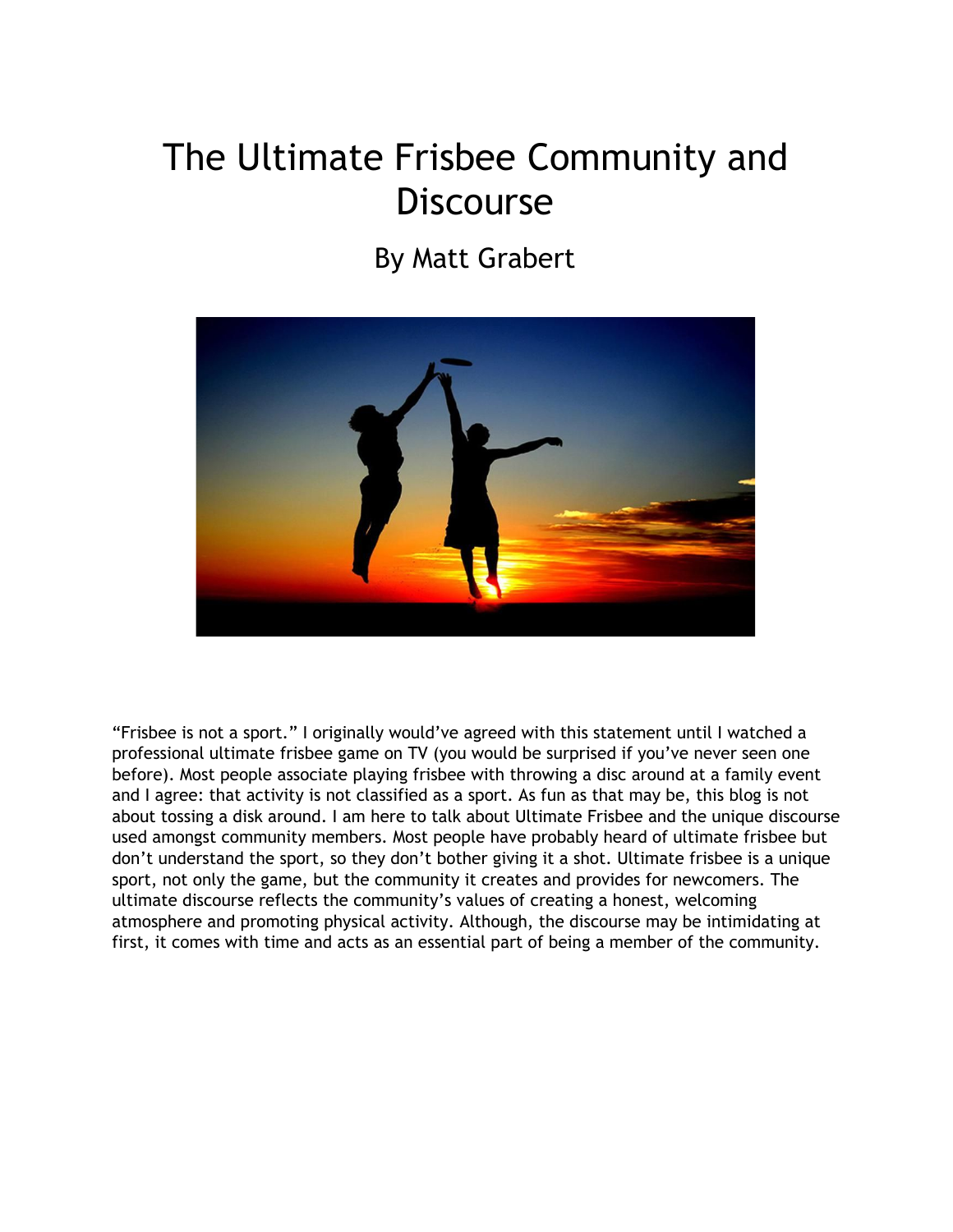

*One chapter of the Ultimate Dictionary discussing several types of throws*

Ultimate frisbee lingo often appears foreign to outsiders but acts as common vocabulary for community members. At first, the jargon may appear daunting, but it comes with time. When I started playing ultimate, the coach would go over drills and use phrases such as "cut under" and "force flick". I did not have the slightest clue to what those meant until I asked one of my teammates to translate or demonstrate our coach's orders. When the coach said, "cut under" he instructed us to run towards the player with the frisbee. When he called "force flick" he was telling us to stand on the right side of the opponent we were defending so they would have to throw the disc forehand. These terms can be heard over one hundred times each in the span of a weekend tournament. If you don't know what they mean, you wouldn't know what to do when your teammates/coaches are calling plays. No worries, you don't need to spend hours making flashcards to memorize all the ultimate frisbee lingo. The best way to learn the discourse is to surround yourself with experts and ask questions. Community members reflect ultimate values and will be more than happy to translate a phrase. Once you start to get a grasp of the terms, it will improve your understanding of the game and help your on-field play. Not only will you know what to do when your coach or teammates tell you something, you will be able to communicate with your teammates with shorthand lingo AND you will know what the other team is saying when they are calling plays. Beware, some teams acknowledge this and use a different discourse!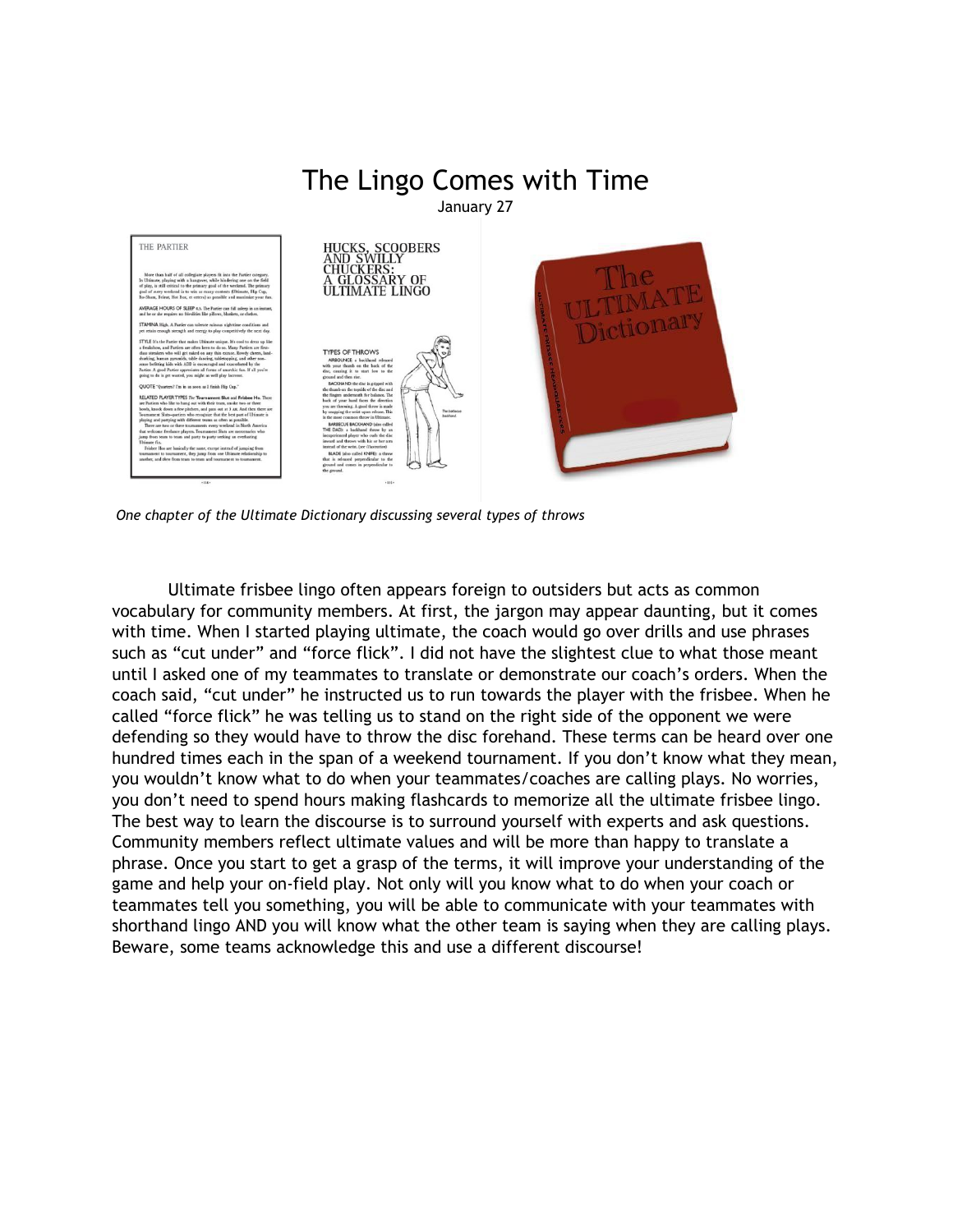### We don't bite, we bid

April 19

If you're browsing the internet because you want to get involved with an activity and community but are intimidated by some clubs or sports, you're in the right place! I was once in your position until I met an ultimate frisbee player at a club fair. He generously invited me to their next practice. When I showed up to the practice, he asked me to throw with him. We started with backhand and eventually transitioned to flick throws. Flick is a forehand throw which feels far less natural, but is more common. My throwing partner was fluent in both throws and hit my torso with every pass. Next, our coach yelled "10 I-O's and 10 O-I's". My partner translated the abbreviation into "inside-out" and "outside-in". These throws describe the path of the disc and are primarily used to curve around defenders to complete a pass. Just when I thought I had learned it all, I heard "10 hammers". The hammer throw is best described as a flick throw with an upside-down disc, thrown over your head. Hammers are accessory throws; however, they can come in handy when your defender is putting on a tight mark and is at a high stall count (a stall count is the ten seconds the player must throw the disc after catching it). In this case, a hammer allows you to throw the disc above his mark. My partner stuck by my side for the rest of the practice and truly reflected the welcoming spirit of the game through his dedication in ensuring I had an enjoyable time.



*A photo of a "bid". A bid is a full extension or layout for the disk*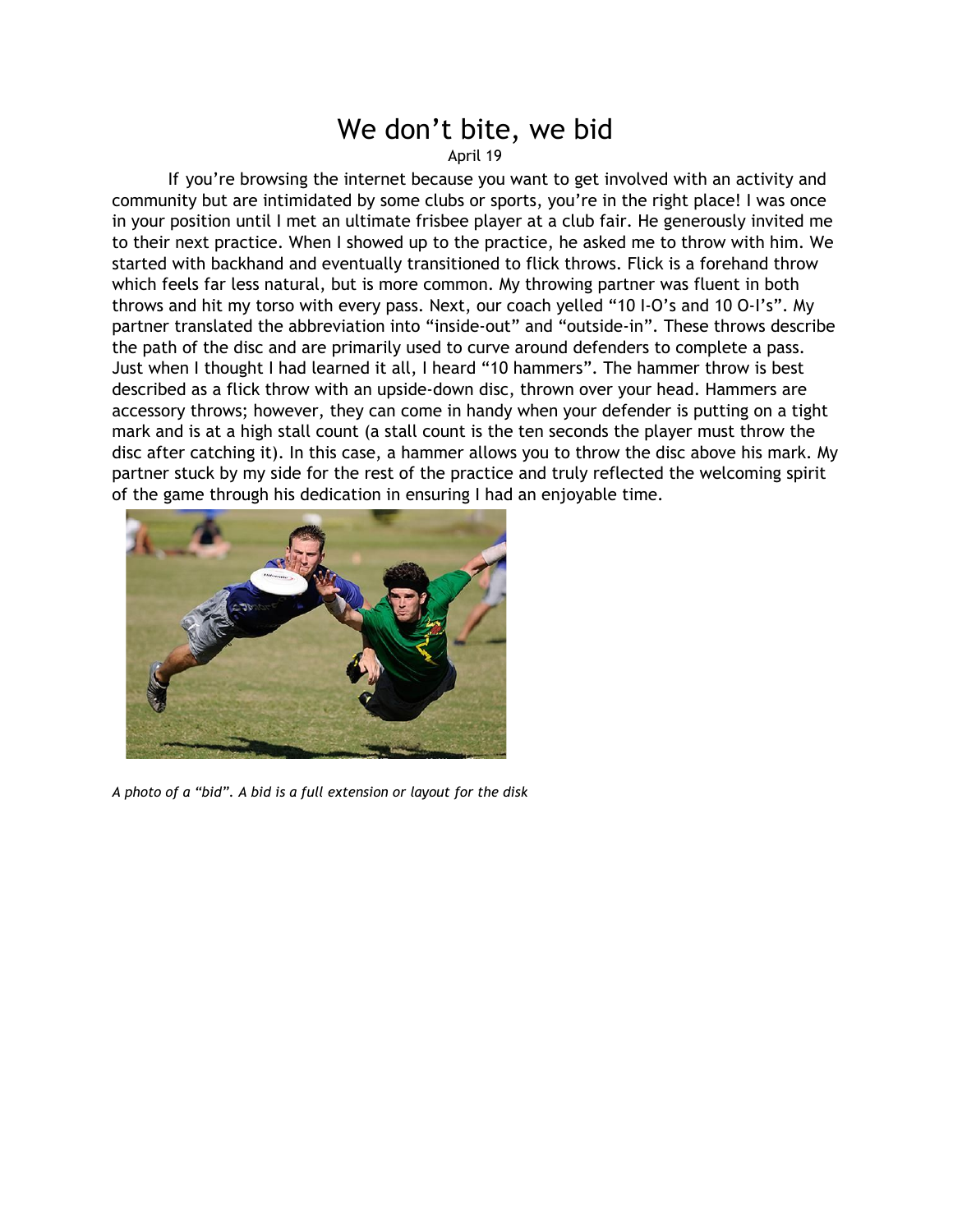### Love for the Game and Love for our Friends

March 26

Ultimate frisbee is dissimilar from other sports because the rules require full integrity from each player on the field. The sport does not have referees. It is entirely self-officiated which means everyone calls their own fouls and discusses controversies until an outcome is agreed upon. Everyone is out on the field to exercise and play the game they love. The sport is competitive and gives athletes the drive to push themselves to play their best. However, most people couldn't care less about arguing over a foul and would rather keep playing. In some sports, athletes talk trash to each other on the field and intentionally try to hurt one another. In ultimate, you will regularly see two opponents reflecting community values and congratulate each other after an impressive bid or huck. A huck is a far throw to someone running towards the end zone to score, this is the equivalent term to a "Hail Mary" in football. This type of run in frisbee is referred to as a deep cut. If at some point during play someone yells "FIRE, FIRE" it means they are calling a timeout. After timeouts, fouls, and turnovers, players initiate play by tapping the opponent's disc and beginning a stall count or by the person with the disc touching it to the ground and shouting, "Disc in". To acknowledge a foul, a player must yell "foul" which stops play and allows for an opponent to "contest" if they disagree. The game continues once both players agree on an outcome. Mature communication between teams prevents games from getting out of control and almost always ensures games to end on a friendly note. Of course, there are rivalries between teams but that is just part of the fun!





Figure 2 This is an example of two teams discussing a controversy.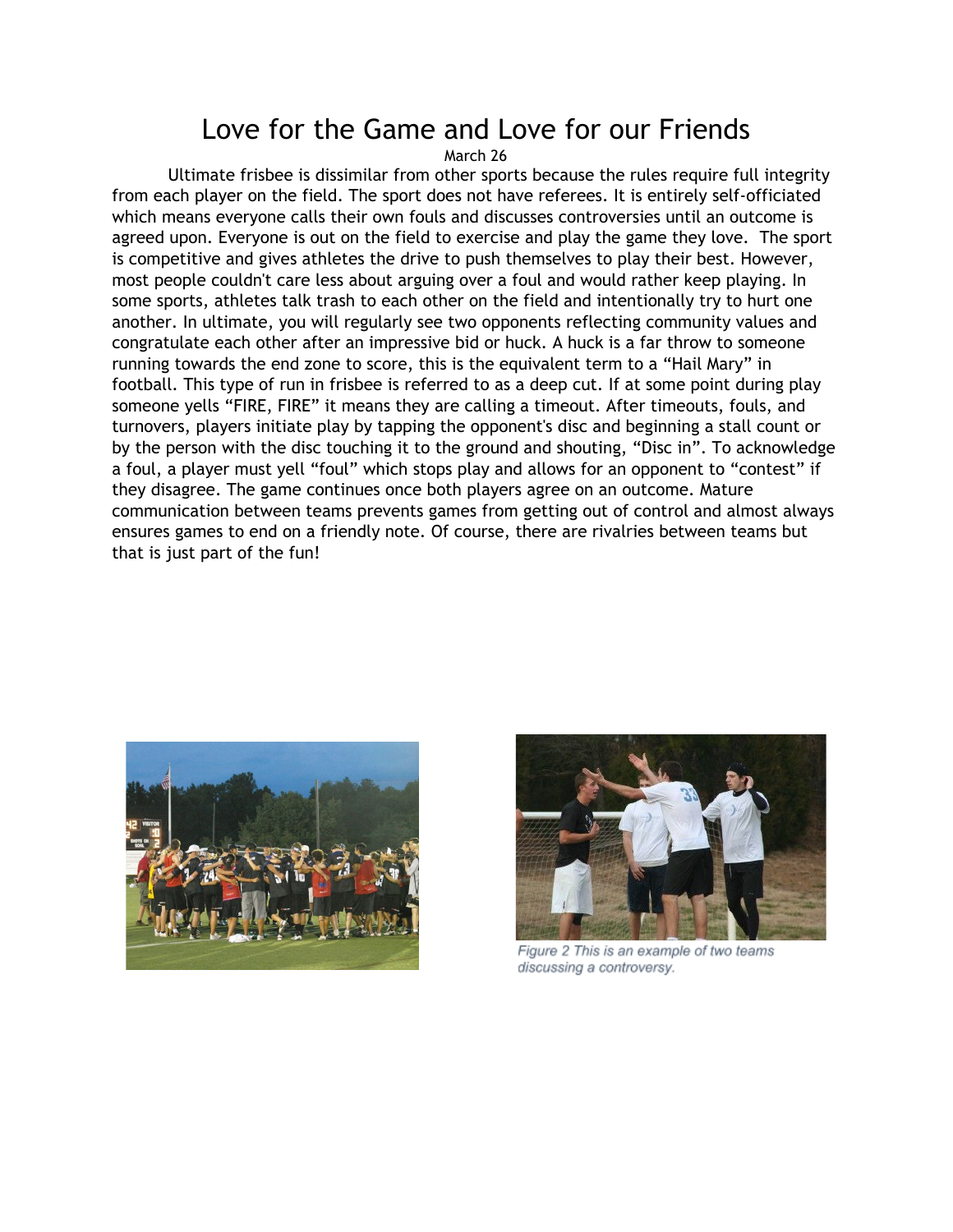## Far and Wide, We are One Community

February 19

Ultimate frisbee is an international community which makes intercommunication key. There are smaller communities within larger communities. For example, I am a part of the Ultimate Frisbee community but more specifically the UC Davis Men's Ultimate Frisbee B Team. The discourse will be slightly different depending on the exact community. If you are an expert in one community's discourse, it does not mean you will be an immediate expert in another community. [usaultimate.org](http://www.usaultimate.org/) is the primary website for information, news, and events for the ultimate community in the United States. This website is a great resource for anyone from rookies who want to learn the [rules](http://www.usaultimate.org/resources/officiating/rules/default.aspx#10simplerules) to experts who are looking for tournaments in their region. This website acts as the glue between smaller ultimate communities and larger communities (in the U.S.) by organizing and publicizing tournaments. Communication between national teams is not impaired because ultimate discourse is universal, besides language barriers. Tournaments allow teams to share strategies, face new competition, and encompass community values. Facebook is another key to communication especially amongst college league. Facebook groups are made for most tournaments and contain essential information such as game times, field locations, and results. The international community is becoming more integrated within national communities because ultimate has been a popular topic amongst the International Olympic Committee and is likely to be a future summer Olympic sport.